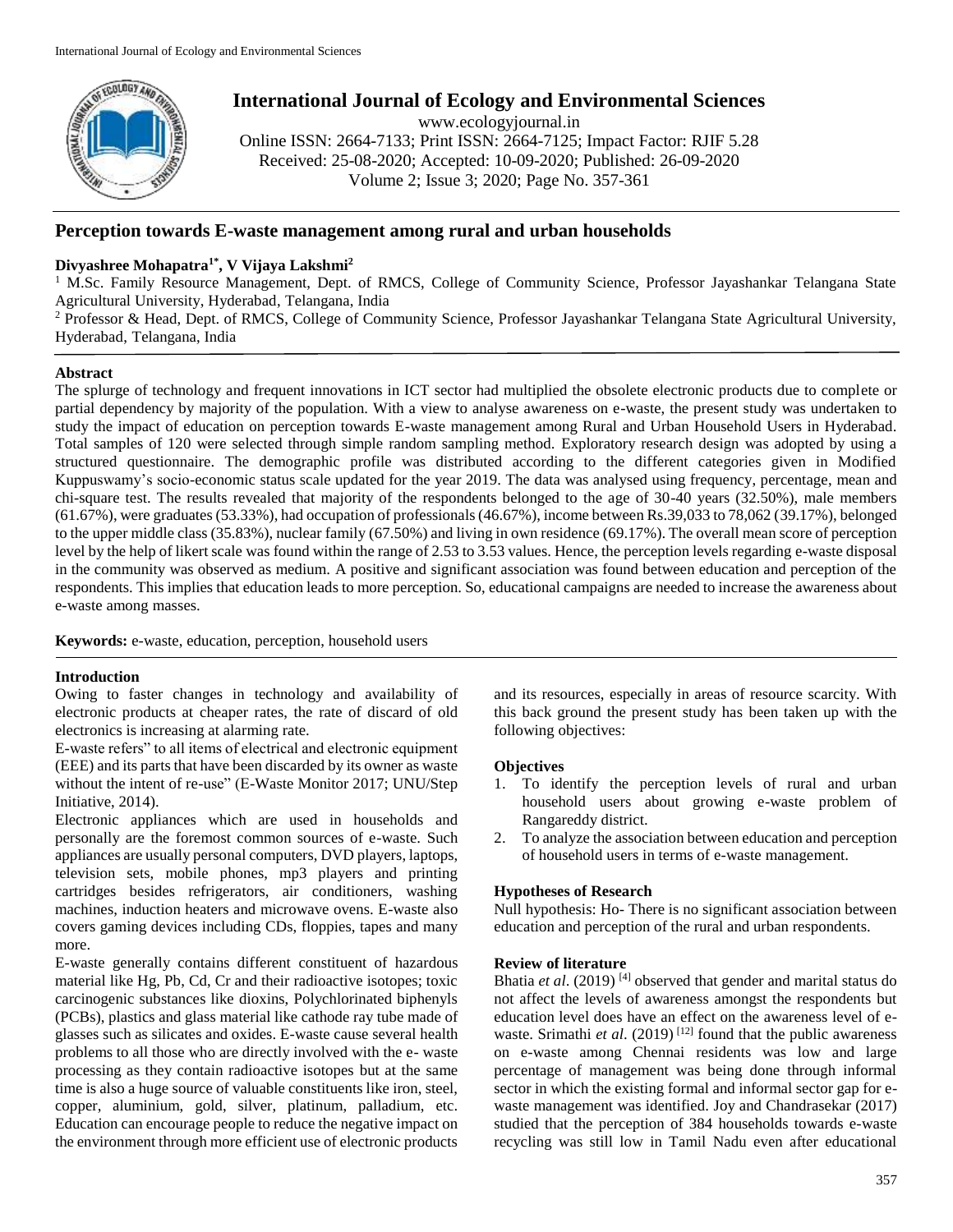intervention on e-waste. Kumar  $(2017)^{7}$  revealed that only a few of the respondents i.e., 31% were aware about electronic waste in which it contains toxins whereas rest 53% of the respondents were completely unaware about electronic waste before the survey. Saritha *et al.*  $(2015)^{[13]}$  concluded that the majority of the participants (90%) are ignorant about e-waste along with its issues. Kwatra *et al.* (2014)<sup>[8]</sup> revealed that significant fraction of 400 middle-class population in Delhi were still unaware of the issue but after getting the information they linked the impacts of improper e-waste management with detrimental health outcomes. Okoye and Odoh  $(2014)$ <sup>[10]</sup> revealed that the respondents' level of awareness of the regulation, danger inherent in improper handling and their mode of disposal of e-waste was critically low. Edumadze *et al.* (2013)  $^{[5]}$  found that the majority of the respondents had not heard of e-waste and for that matter they were unaware of its effect on their health and the environment in agreement with the level of e-waste awareness and knowledge.

# **Methodology**

An exploratory research design was adopted in the study to assess the perception on e-waste management. Urban consumers were selected from the twin cities of Hyderabad and Secunderabad whereas rural consumers were selected from the Rangareddy district of Telangana state. Respondents were selected through simple random sampling technique. Out of 120 samples, 60 samples were taken from urban areas and 60 samples from rural areas.

Majority of the respondents belonged to the age group 30-40 years, male members, were graduates and working as professionals having income between Rs.39,033-78,062 represented upper middle class.

Statistical procedures like frequency, percentage, mean and chisquare test were employed to analyze and interpret the data. Survey research method was adopted by using structured questionnaire to collect the relevant data and also personal faceto-face interview technique to elicit information about the perception of rural and urban consumers on e-waste management. The socio-demographic profile was distributed according to the different categories given in Modified Kuppuswamy's socioeconomic status scale updated for the year 2019 and perception levels was analyzed by using likert scale.

### **Result and Discussion**

Table -1 describes the socio-demographic profile of the respondents which includes age, gender, gender, education, occupation of the respondents; income of the family per annum, family size, type of family and type of residence.

| S. No                          | Category                     | Frequency(n= $120$ )Percentage (%)  |       |  |  |  |  |  |
|--------------------------------|------------------------------|-------------------------------------|-------|--|--|--|--|--|
| 1.<br>Age                      |                              |                                     |       |  |  |  |  |  |
| a)                             | 50-60                        | 11                                  | 9.17  |  |  |  |  |  |
| b)                             | 40-50                        | 37                                  | 30.83 |  |  |  |  |  |
| $\mathbf{c})$                  | 30-40                        | 39                                  | 32.50 |  |  |  |  |  |
| d)                             | 20-30                        | 33                                  | 27.50 |  |  |  |  |  |
| $\overline{2}$ .<br>Gender     |                              |                                     |       |  |  |  |  |  |
| a)                             | Male                         | 74                                  | 61.67 |  |  |  |  |  |
| b)                             | Female                       | 46                                  | 38.33 |  |  |  |  |  |
|                                | 3.<br>Education              |                                     |       |  |  |  |  |  |
|                                | Graduate                     | 64                                  | 53.33 |  |  |  |  |  |
|                                | Intermediate or diploma      | 34                                  | 28.34 |  |  |  |  |  |
|                                | High school certificate      | 13                                  | 10.83 |  |  |  |  |  |
|                                | Middle school certificate    | 9                                   | 7.50  |  |  |  |  |  |
| Occupation<br>4.               |                              |                                     |       |  |  |  |  |  |
|                                | Professionals                | 56                                  | 46.67 |  |  |  |  |  |
|                                | Technicians and Associate    | 20                                  | 16.67 |  |  |  |  |  |
|                                | Professionals                |                                     |       |  |  |  |  |  |
|                                | <b>Elementary Occupation</b> | 31                                  | 25.83 |  |  |  |  |  |
|                                | Unemployed                   | 13<br>10.83                         |       |  |  |  |  |  |
|                                | 5.                           | Income of Family (Annual in Rupees) |       |  |  |  |  |  |
| a)                             | $\geq 78,063$                | 13                                  | 10.83 |  |  |  |  |  |
| b)                             | 39,033-78,062                | 47                                  | 39.17 |  |  |  |  |  |
| c)                             | 29,200 - 39,032              | 36                                  | 30.00 |  |  |  |  |  |
| d)                             | 19,516-29,199                | 24                                  | 20.00 |  |  |  |  |  |
|                                | 6.                           | Socio-economic class                |       |  |  |  |  |  |
| a)                             | Upper $(\overline{I})$       | 17                                  | 14.17 |  |  |  |  |  |
| b)                             | Upper Middle (II)            | 43                                  | 35.83 |  |  |  |  |  |
| $\mathbf{c})$                  | Lower Middle (III)           | 39                                  | 32.50 |  |  |  |  |  |
| $d$ )                          | Upper Lower (IV)             | 21                                  | 17.50 |  |  |  |  |  |
| Number of family members<br>7. |                              |                                     |       |  |  |  |  |  |
| a)                             | Within 3 to 4                | 79                                  | 65.83 |  |  |  |  |  |
| b)                             | More than 4                  | 41                                  | 34.17 |  |  |  |  |  |
| Type of family<br>8.           |                              |                                     |       |  |  |  |  |  |
| a)                             | Nuclear                      | 81                                  | 67.50 |  |  |  |  |  |

**Table 1:** Socio-demographic profile of the respondents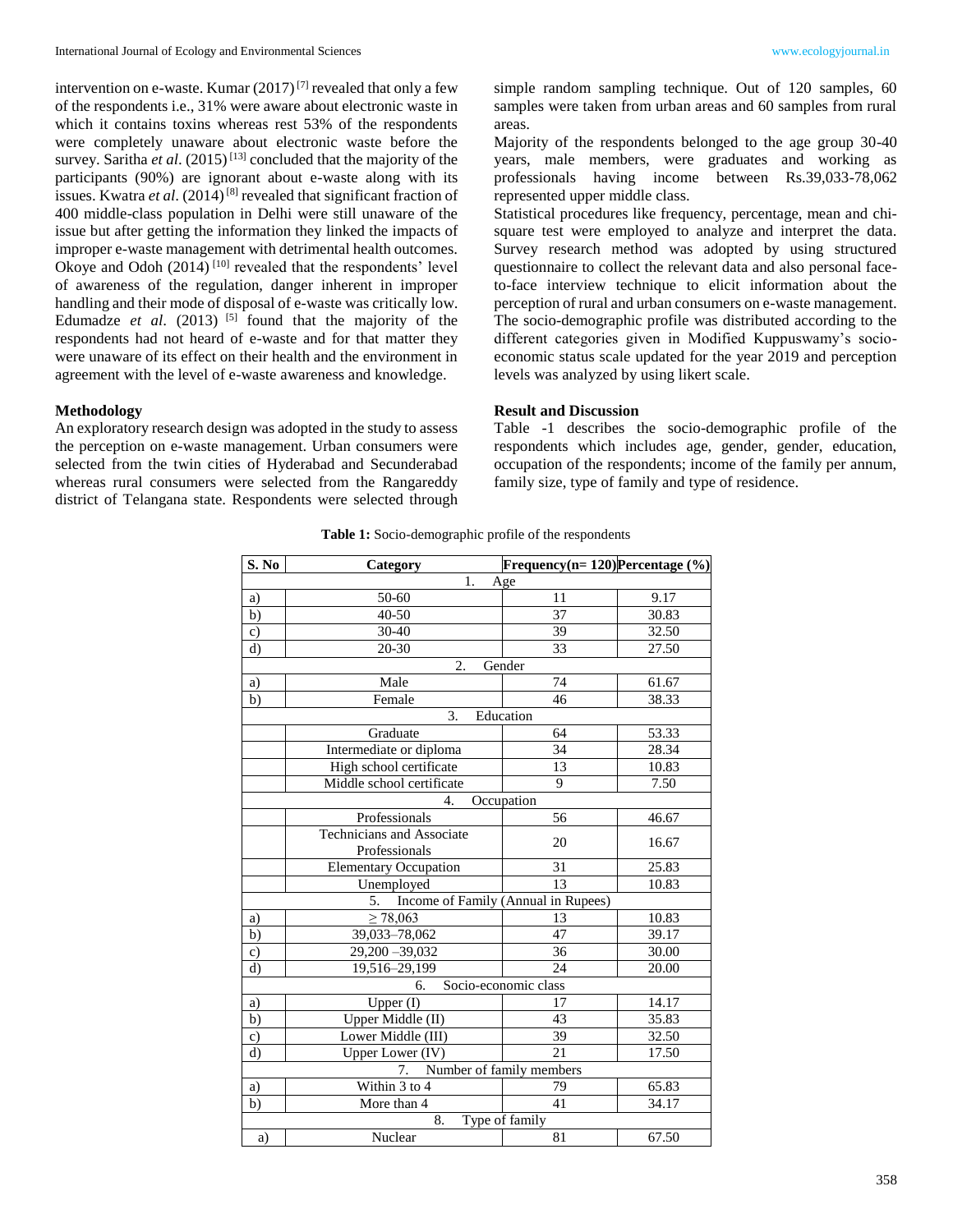|    | Joint             |  |  |  |  |  |  |
|----|-------------------|--|--|--|--|--|--|
|    | Type of residence |  |  |  |  |  |  |
| a. | Owned house       |  |  |  |  |  |  |
|    | Rented house      |  |  |  |  |  |  |

#### **Age of the respondents**

The result in the Table-1 depicted that nearly 27.50% of the respondents belonged to the age group between 20-30 years followed by 32.50% belonged to the age group between 30-40 years and 30.83% of the respondents belonged to the age group between 40-50 years whereas a little less than one - tenth of the respondents belonged to the age group between 50-60 years.

The findings of the present study were more or less in the similar trend with the results of Mahat *et al.* (2019)<sup>[9]</sup> on respondents' age showed that the largest group of respondents involved in the study were within the age range of 31 to 40 years old, representing 37% of the total respondents. 23.6% of the respondents belonged to the age group of 41 to 50 years old, 22.4% of the respondents were 21 to 30 years old, 6.8% of the respondents were under 20 years old and 10.2% of the respondents were 51 years old and above. It implies that ewaste users are mostly middle aged and above perhaps due to the demands of their job, they use different electronic gadgets and in turn generate e-waste.

#### **Gender of the respondents**

The results in the Table-1 showed that 61.67% were male and only 38.33% of them belonged to female category. This is in corroboration with another study conducted by Azodo *et al*. (2017) who reported that 70.7% of the study population were male while the remaining 29.3% were female. It means most of electronic product users are males.

#### **Education of the respondents**

Regarding education level, majority of the respondents (53.33%) had graduation degree followed by 28.34% of the respondents had intermediate or diploma degree. Nearly 10.83% of the respondents had high school certificate and few of the respondents (7.50%) had middle school certificate.

Similar findings were revealed by Akhtar *et al.* (2014)<sup>[3]</sup>. He found that the sample consists of different type of education level, in which 23% of the respondents had graduate education while 22%, 21%, 19% and 5% had diploma, lower secondary, higher secondary and primary education respectively followed by 6% had post-graduate and 4% had no formal education at all. It means most of electronic product users are educated people.

### **Occupation of the respondents**

Occupation of the respondents revealed that 46.67% were professionals followed by 16.67% were technicians and associate professionals while 25.83 % of the respondents had elementary occupation and 10.83 % of the respondents were unemployed. Contrary to the findings, Saritha *et al.* (2015)<sup>[13]</sup> observed that the occupational trends of the respondents to be 47.2% served in the government sector, while respondents in business made up 22% of the respondents; 19.2% were students whereas 7.6% and 4% of the respondents were housewives and private employees respectively.

#### **Income of the respondents**

Nearly 30% of the respondents belonged to the income group between Rs.29,200 to 39,032 followed by 20% of the respondents had income between Rs.19,516 to 29,199 and majority of the respondents 39.17% had income between Rs.39,033 to 78,062 whereas 10.83 % of the respondents belonged to the income group more than or equal to Rs.78,063.

While Oomman  $(2014)^{[11]}$  revealed in the study that 25.5% of the respondents belonged to the category of employees with income less than Rs. 20,000, 30.8% of the respondents have a monthly income of Rs.  $20,001 - 30,000$  and 24. 2% of them received a monthly income of Rs. 30,001- 50,000 and the remaining of the respondents 19.5% have a monthly income of more than Rs. 50,000. It can be inferred from the findings that irrespective of the income level, people are using electronic products.

### **Socio-economic class of the respondents**

Socio-economic class was estimated by considering education, income, occupation of the chief earner of the family and the number of consumer durables owned by the family

Nearly 14.17% of the respondents belonged to upper class followed by majority of the respondents 35.83% belonged to upper middle class, 32.50% of the respondents belonged to lower middle class and 17.50% of the respondents were of upper lower class (Table -1).

Results were comparable with that of Kwatra *et al*. (2016)[8] who found that 12 per cent of the respondents represented the upper class (annual income above 15 lakhs), 36 per cent of the respondents represented under upper middle class (5-15 lakhs per annum) and 24 per cent of the respondents represented as lower middle class (annual income below 5 lakhs) and rest of the respondents 28 per cent represented under upper lower class. Thus, nearly 50% of the users belong to upper middle/upper class.

#### **Size of the family**

Majority of the respondents i.e. 65.83% had three to four family members whereas 34.17% of the respondents had more than four family members.

Anusree and Balasubramanian  $(2019)$ <sup>[1]</sup> too found that most of the respondents had three to four 50% members at their households while 3.3% of the respondents had only one member or the respondent itself followed by 16.7% of the respondents had two members whereas 26.7% of the respondents had five to eight members and 3.3% had more than eight members at their households.

#### **Type of family of the respondents**

Findings related to type of family indicated that more than half of the respondents i.e. 67.50% belonged to nuclear families whereas 32.50% of the respondents belonged to joint families.

Oomman (2014)<sup>[11]</sup> studied that 78.7% came from nuclear family and 14.3% are from joint family, reflecting the fact that more and more families have preferred to be independent and nuclear.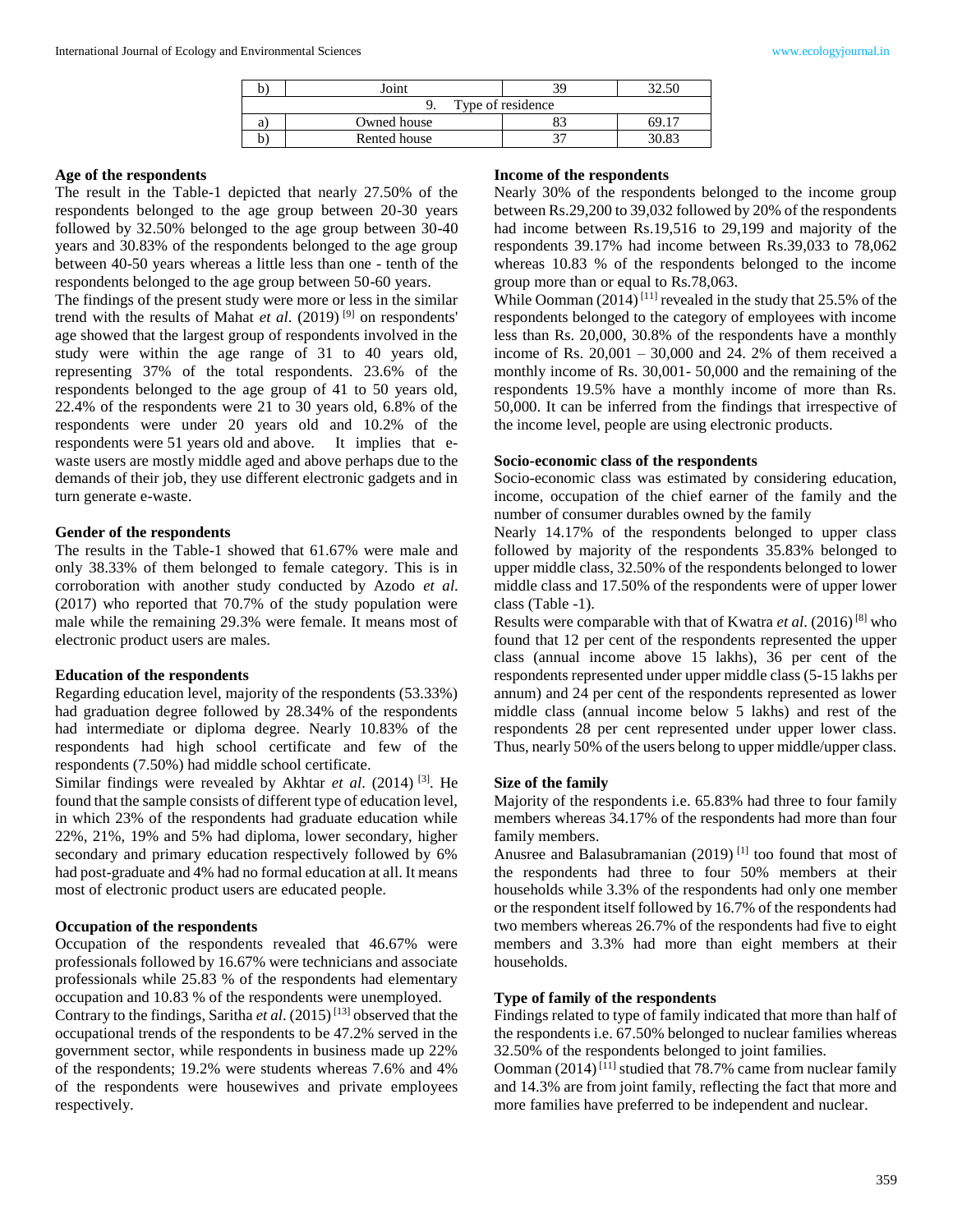### **Type of residence of the respondents**

About 69.17% had own house whereas 30.83 % of the respondents were living in rented house.

The findings are at par with Oomman  $(2014)$ <sup>[11]</sup>, who found that 55.5% have own accommodation and the rest of the respondents 44.5% live in rented houses.

|  | <b>Table 2:</b> Perception level on e-waste management |
|--|--------------------------------------------------------|
|--|--------------------------------------------------------|

| <b>Statements</b>                                                                              |                          |    |                          |    |                          | 5 (SA)4 (A)3 (N)2 (D)1 (SD)Total scoreRankMean |    |      |
|------------------------------------------------------------------------------------------------|--------------------------|----|--------------------------|----|--------------------------|------------------------------------------------|----|------|
| Knowledge of electronic waste has effect upon the environment $\&$ society                     |                          | 53 | 29                       | 38 |                          | 375                                            |    | 3.13 |
| Existence of e-waste collection sites that received electronic appliances are no longer in use | $\blacksquare$           | 71 | $\overline{\phantom{a}}$ | 49 | $\overline{\phantom{a}}$ | 382                                            | 3  | 3.18 |
| Parts of electronic appliances that are no longer in use can be recycled                       |                          | 32 | $\overline{\phantom{a}}$ | 88 | $\overline{\phantom{0}}$ | 304                                            | 15 | 2.53 |
| It's wrong to dispose electronic waste and regular waste together                              | $\overline{\phantom{a}}$ | 29 | 54                       | 37 | $\overline{\phantom{a}}$ | 352                                            |    | 2.93 |
| E-waste leads to garbage problem                                                               | $\overline{\phantom{a}}$ | 31 | 13                       | 76 | $\overline{\phantom{a}}$ | 315                                            | 13 | 2.63 |
| E-waste needs special treatment                                                                | $\overline{\phantom{0}}$ | 44 | 11                       | 65 | $\overline{\phantom{0}}$ | 339                                            | 9  | 2.83 |
| People lack awareness on e-waste                                                               | $\overline{\phantom{a}}$ | 92 | $\overline{\phantom{a}}$ | 28 | $\overline{\phantom{a}}$ | 424                                            |    | 3.53 |
| Informal sector is involved in e-waste recycling                                               | $\overline{\phantom{a}}$ | 33 | $\overline{\phantom{a}}$ | 87 | $\overline{\phantom{0}}$ | 306                                            | 14 | 2.55 |
| Lack of policy or guidelines on e-waste disposal                                               | $\overline{\phantom{a}}$ | 83 | $\overline{\phantom{0}}$ | 37 | $\overline{\phantom{0}}$ | 406                                            |    | 3.38 |
| Electronic companies don't respond to e-waste generation                                       | $\overline{\phantom{0}}$ | 53 | $\overline{\phantom{0}}$ | 67 | $\overline{\phantom{0}}$ | 346                                            | 8  | 2.88 |
| Illegal imports of e-waste from different areas takes place                                    | $\qquad \qquad$          | 39 | 17                       | 64 | $\overline{\phantom{a}}$ | 335                                            | 10 | 2.79 |
| Toxic pollution is caused by e-waste                                                           | $\overline{\phantom{a}}$ | 47 | $\overline{\phantom{a}}$ | 73 | $\overline{\phantom{0}}$ | 334                                            |    | 2.78 |
| Occupational hazards are caused by e-waste                                                     | $\qquad \qquad$          | 38 | $\overline{\phantom{a}}$ | 82 | $\overline{\phantom{a}}$ | 316                                            | 12 | 2.63 |
| Unavailability of authorized e-waste recycling centre                                          | $\overline{\phantom{a}}$ | 57 | $\overline{\phantom{a}}$ | 63 | $\overline{\phantom{0}}$ | 354                                            | 6  | 2.95 |
| Consumers is more responsible for e-waste disposal                                             | $\overline{\phantom{a}}$ | 33 | 56                       | 31 | $\overline{\phantom{0}}$ | 362                                            | 5  | 3.02 |

Factors considered while determining the perception level of respondents towards e-waste were presented in Table -2. Respondents were asked to report on a 5 point continuum likert scale i.e. strongly agree (5), agree (4), neutral (3), disagree (2) and strongly disagree (1). The maximum score earned on that statement was  $120x5=600$  i.e. strongly agree and minimum score earned was  $120x1 = 120$  i.e. strongly disagree.

The score of each statement would fall between 600 and 120. Ranking was given to each statement based on the total score earned on each statement. The results revealed that people lack awareness on e-waste was ranked 1<sup>st</sup> by the respondents, lack of policy or guidelines on e-waste disposal as the 2<sup>nd</sup> rank while existence of e-waste collection sites that received electronic appliances are no longer in use as 3rd rank by the respondents. The least important perceived factor on e-waste was parts of electronic appliances that are no longer in use can be recycled.

For all fifteen statements, mean was calculated. The results showed that the overall mean score of all statements was within the range of 2.53 to 3.53 of mean value. This indicated that the level of perception regarding e-waste disposal in the community was medium.

On the contrary, the results by Mahat *et al.* (2019)<sup>[9]</sup> showed that the overall level of variables and sub-variables are at the high end, within the range of 3.34 to 5.00 of mean value. This indicated that the level of knowledge regarding e-waste disposal in the community was very good and satisfactory.

**Table 3:** Association between education and perception of the respondents

| <b>Education</b>                                                 | 4 (A) | 3(N) | 2(D) | <b>Total</b> |  |  |  |
|------------------------------------------------------------------|-------|------|------|--------------|--|--|--|
| Graduate                                                         | 26    |      | 35   | 64           |  |  |  |
| Intermediate or diploma                                          | 17    |      | 11   | 34           |  |  |  |
| High school certificate                                          | 6     |      |      | 13           |  |  |  |
| Middle school certificate                                        |       |      |      |              |  |  |  |
| Total                                                            | 49    | 12   | 59   | 120          |  |  |  |
| $X^2$ calculated value = 14.19<br>$X^2$ tabulated value = 12.592 |       |      |      |              |  |  |  |
| $d.f. = 6$                                                       |       |      |      |              |  |  |  |

When association between perception on e-waste management and education of the respondents was assessed by using chisquare test, calculated value was found to be 14.19 which was more than the table value of ' $X^2$ ' =12.592 at 5 per cent level of significance. Hence the null hypothesis was rejected. Therefore, it could be inferred that there was a positive and significant association between the education of the respondents and perception levels. This implies that when education of the respondents increases, the perception on e-waste management also increases.

Joy and Chandrasekar (2017) emphasized the fact that from the chi square analysis, that there is significant association between the educational qualification and the awareness on e-waste disposal methods followed by the households.

#### **Conclusion**

The study revealed that most of the respondents were of 30 yrs and above, educated, working as professionals and belonged to upper middle/upper class. Majority of the respondents agreed that they lack awareness about the impact of e-waste. There was a positive and significant association between the education of the respondents and perception levels. Thus, it can be inferred that for a sustainable e-waste management system, public-private partnership can play an effective role to educate and avoid occupational hazards. A universal approach must be taken to change our attitude and behavior towards electronic products and its waste. Efforts must be put in for keeping a certain impact on the irresponsible use of electronic products.

#### **References**

- 1. Anusree PS, Balasubramanian P. Awareness and Disposal Practices of E-waste with Reference to Household Users in Kochi City. International Journal of Recent Technology and Engineering. 2019; 8(1S4):293-299.
- 2. Azodo AP, Ogban PU, Okpor J. Knowledge and Awareness Implication on E-Waste Management among Nigerian Collegiate. Journal of Applied Sciences and Environmental Management. 2017; 21(6):1035-1040.